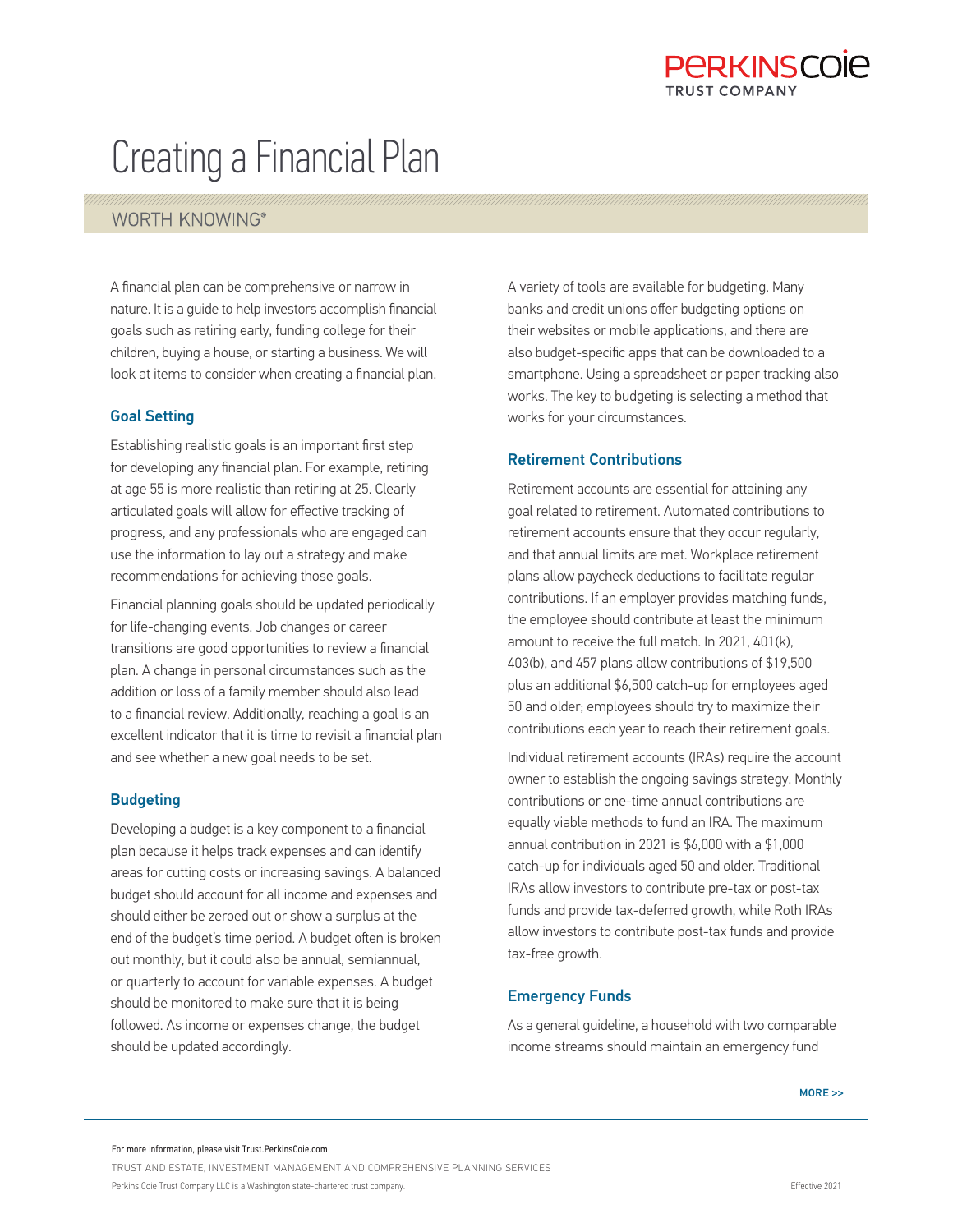## PARKINSCOIA TRUST COMPANY

adequate to cover three months of expenses. With one income stream or two disparate income streams, a fund equal to six months of expenses should typically be adequate. The emergency fund should be maintained in a liquid, accessible account so that it can be used readily.

#### Debt Payments

Debt is a necessity for most people, but using debt strategically can help further, rather than hinder, a financial plan's goals. Debt for a home or education is often termed "good debt," while credit card debt is usually labeled "bad debt." Accumulating home and education debt can be unwise if the debtor ends up in a position where he or she cannot afford the monthly payments, or if he or she does not complete the educational component required for career advancement. Credit cards can be beneficial if paid off monthly, but accruing credit card debt is where many consumers dig a financial hole for themselves.

Payments should be made on time to avoid late fees. A debt refinance should be considered when the loan carries a high interest rate or the term is overly lengthy. Interest rates are at historically low levels, so older debt might be a viable target for a refinance; however, newer debt is likely to be at a low rate and refinancing to an even lower rate may not be worth the expense. Individuals should evaluate refinances based on their personal situations.

When deciding whether to make additional loan payments, a consumer should focus on high-interest debt first, such as loans with interest of five percent or more. Maximizing retirement savings and taxable savings accounts should be prioritized over additional payments to lower-interest debt.

#### Taxable Investments

Investments outside of retirement accounts are taxable investments whether they are bank accounts or brokerage accounts. A bank account is often where an emergency fund is kept. Incorporating a brokerage

account into a financial plan offers versatility because the funds can be used to save for short-, mid-, and longterm goals. Brokerage accounts also receive the tax benefit of capital gains treatment on the sale of assets, which can allow for strategic asset sales to minimize taxes. A brokerage account generally should be funded after maximizing all available retirement accounts so that the tax-preferred accounts are fully utilized.

Brokerage accounts should incorporate a long-term investment strategy that coincides with the goals the accounts are targeted to achieve. Brokerage accounts should avoid market timing as it is a very difficult strategy to employ. Market timing refers to an investor buying an asset, seeing the market shifting toward a downturn, and selling the asset with the goal of buying back when the market hits the bottom. The difficult part is that investors must be correct twice: once when they sell the investment and again when they buy back in. It is easy to look back and see where an asset's price bottomed out, but it is difficult to predict it in real time. Many investors lose significant sums of money because their attempts at market timing are unsuccessful, or they never feel confident returning their assets to the market. As a result, they miss out on appreciation, interest, and dividends.

#### Asset Allocation

Asset allocation refers to how funds are spread across the various investment sectors to create a portfolio that aligns with the investor's risk tolerance and time horizon. A portfolio's asset allocation is often determined via a questionnaire to assess an investor's risk tolerance and timeline on expected withdrawals. These questionnaires are tools to help identify how much risk investors are willing to bear in their portfolios. Investors with an aggressive risk tolerance and/or a long time horizon will tend to have more stock in their portfolio's allocation. Conversely, investors with a conservative risk tolerance and/or a short time horizon will tend to have more bonds in their portfolio's allocation.

TRUST AND ESTATE, INVESTMENT MANAGEMENT AND COMPREHENSIVE PLANNING SERVICES Perkins Coie Trust Company LLC is a Washington state-chartered trust company.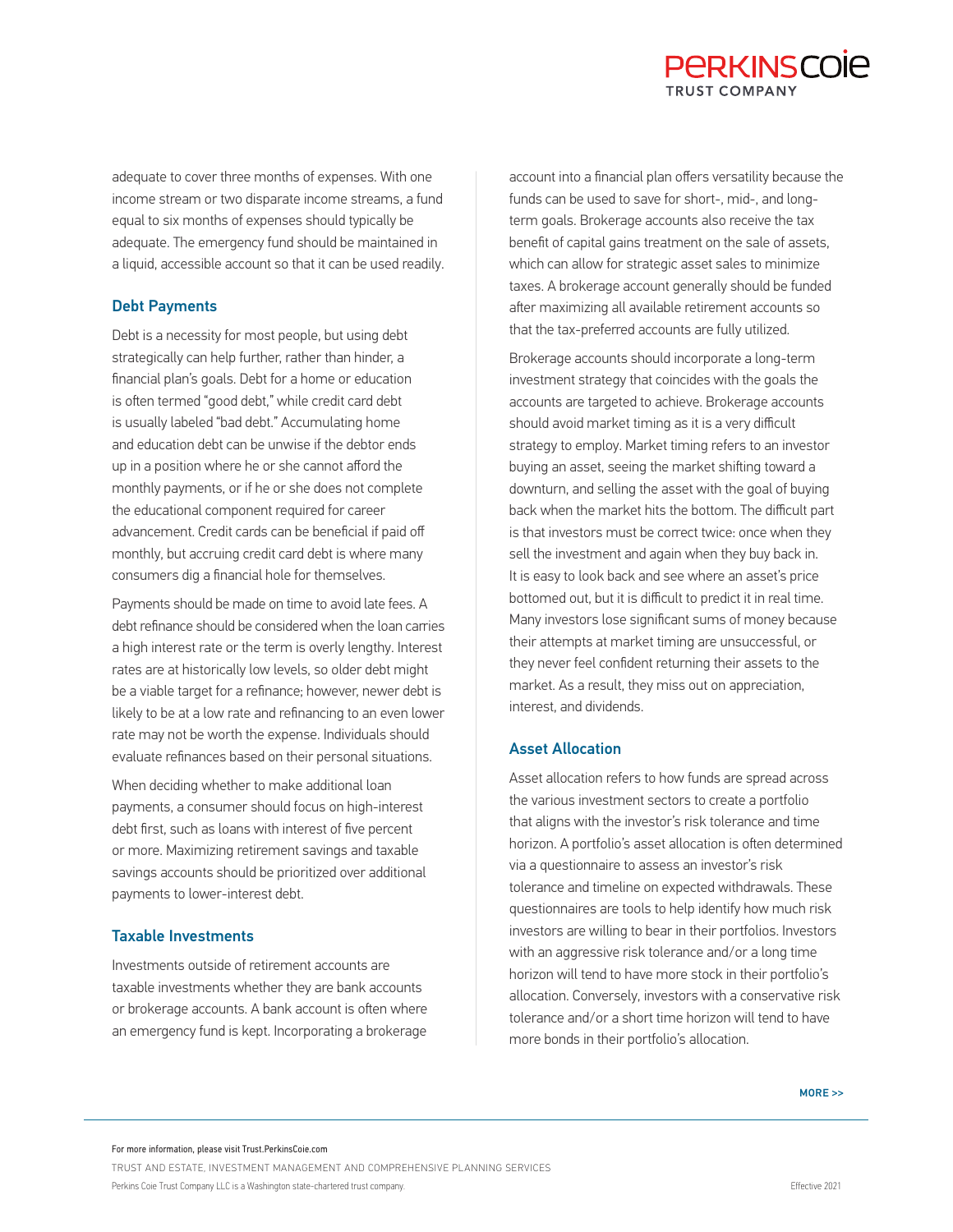Asset allocation is an important component of a financial plan because it helps structure a portfolio in a manner that doesn't expose investors to more risk than they are willing to tolerate. In other words, it spreads the risk across multiple asset classes. An investor whose funds are all invested in small cap U.S. stocks (which tend to be high-risk and volatile) will face more risk than an investor whose funds are spread across multiple asset classes.

#### Asset Location

Asset location refers to the types of accounts in which assets are held, such as taxable, tax-deferred, or tax-free accounts. Strategic asset location helps manage taxes generated from investments. Municipal bonds are most suitably placed in a taxable account because they do not generate taxable income for the account holder. Taxable bonds are most suitable in tax-deferred or tax-free accounts because the income they generate will not be added to the owner's taxable income in the year earned.

Stocks held long-term are suitable to hold in any account type: in taxable accounts, they receive the benefits of long-term capital gains treatment; in tax-deferred accounts, they grow tax-deferred; and in tax-free accounts, they grow tax-free. Stocks held short-term are most suitably placed in tax-deferred or tax-free accounts, as the owner will not owe taxes on each sale.

#### Health Savings Accounts

Health Savings Accounts (HSAs) are available to individuals or families enrolled in a high-deductible health insurance plan. HSAs with balances over \$1,000 can be invested so that assets can grow by utilizing a long-term investment strategy. These accounts are also triple tax-preferred: contributions are pre-tax, earnings are tax-free, and qualified withdrawals are tax-free as well. The investable assets and tax-preferred nature make HSAs a sound addition to any financial plan, plus they can be used to pay for medical expenses in

retirement, which helps preserve assets in retirement and brokerage accounts.

#### Insurance Planning

Insurance is another key component of a financial plan because it helps protect against unpredictable events. Health insurance assists with paying for illnesses and injuries sustained by the insured. Property and casualty insurance protects physical property (homes, cars, boats, etc.) and can be used to repair or replace the property. Umbrella insurance provides additional liability protection over and above what is provided in property and casualty insurance policies. Life insurance provides a payout at death, which can be used to pay off debts or provide an inheritance to survivors. Disability insurance is designed to replace income when the insured is injured or ill and unable to work. Long-term care insurance can be used to pay for care when a long-term illness prevents the insured from caring for himself or herself. Not all insurance is appropriate for everyone or for every stage of life, so it is important to evaluate insurance needs on an ongoing basis.

#### Estate Planning

Estate planning can incorporate many different legal strategies. Components that all individuals should consider are the establishment of wills, healthcare power of attorney, and legal power of attorney. These components ensure that individuals' assets are handled according to their wishes and that someone they trust can act on their behalf in circumstances when they are unable to communicate or make their own decisions.

Trusts are varied and serve different purposes. Many people never establish a trust, while others set up multiple trusts. Consulting legal counsel is the best way to receive insight into your estate needs and assess the applicability of creating a trust to accomplish your goals.